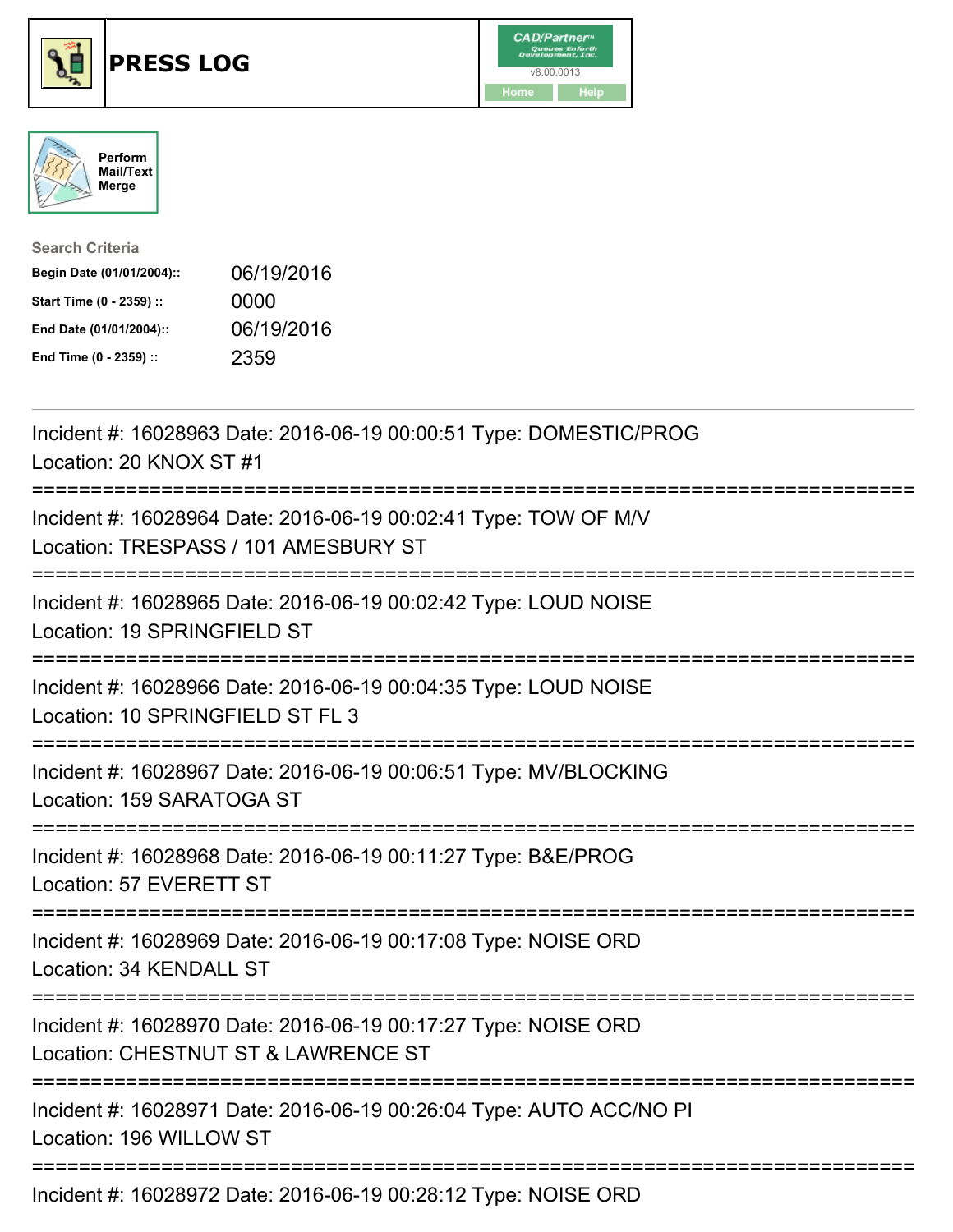| Location: 18 ROWE ST                                                                                                                |
|-------------------------------------------------------------------------------------------------------------------------------------|
| Incident #: 16028973 Date: 2016-06-19 00:32:48 Type: NOISE ORD<br>Location: 60 SPRINGFIELD ST                                       |
| Incident #: 16028974 Date: 2016-06-19 00:37:28 Type: AUTO ACC/PED<br>Location: 110 WILLOW ST<br>=================================== |
| Incident #: 16028975 Date: 2016-06-19 00:39:38 Type: NOISE ORD<br>Location: 128 FARNHAM ST                                          |
| Incident #: 16028976 Date: 2016-06-19 00:41:23 Type: MISSING PERS<br>Location: 80 MELVIN ST #14-21                                  |
| Incident #: 16028977 Date: 2016-06-19 00:45:47 Type: NOISE ORD<br>Location: 34 SPRINGFIELD ST                                       |
| Incident #: 16028978 Date: 2016-06-19 00:54:44 Type: TOW OF M/V<br>Location: TRESPASS / 68 HAMPSHIRE ST                             |
| Incident #: 16028979 Date: 2016-06-19 01:01:03 Type: SUS PERS/MV<br>Location: 57 OAK ST                                             |
| Incident #: 16028980 Date: 2016-06-19 01:02:34 Type: NOISE ORD<br>Location: 4 INMAN ST #15                                          |
| Incident #: 16028981 Date: 2016-06-19 01:06:25 Type: HOME INVASION<br>Location: 105 MARGIN ST FL 2                                  |
| Incident #: 16028983 Date: 2016-06-19 01:06:56 Type: NOISE ORD<br><b>Location: DOYLE ST</b>                                         |
| Incident #: 16028982 Date: 2016-06-19 01:09:49 Type: MV/BLOCKING<br>Location: 67 JAMAICA ST                                         |
| Incident #: 16028984 Date: 2016-06-19 01:22:48 Type: NOISE ORD<br>Location: 60 SPRINGFIELD ST                                       |
| Incident #: 16028985 Date: 2016-06-19 01:24:34 Type: M/V STOP<br>Location: JACKSON ST & METHUEN ST                                  |
| Incident #: 16028986 Date: 2016-06-19 01:26:22 Type: M/V STOP                                                                       |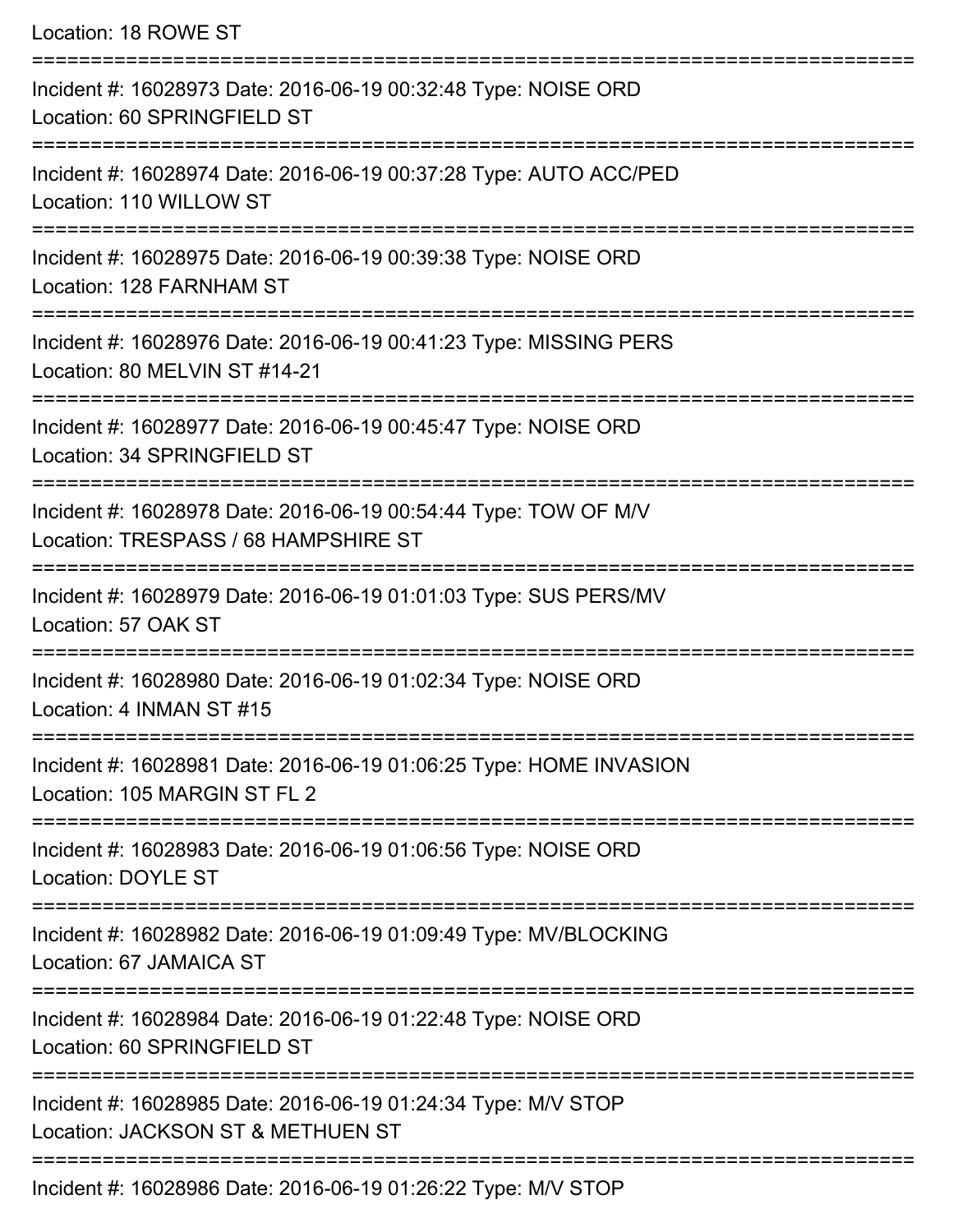| Incident #: 16028987 Date: 2016-06-19 01:40:39 Type: M/V STOP<br>Location: 90 LOWELL ST                     |
|-------------------------------------------------------------------------------------------------------------|
| Incident #: 16028988 Date: 2016-06-19 01:43:45 Type: GENERAL SERV<br>Location: 210 FERRY ST                 |
| Incident #: 16028989 Date: 2016-06-19 01:44:40 Type: BUILDING CHK<br>Location: 275 BROADWAY                 |
| Incident #: 16028990 Date: 2016-06-19 01:46:55 Type: M/V STOP<br>Location: 205 BROADWAY                     |
| Incident #: 16028991 Date: 2016-06-19 01:49:04 Type: DISTURBANCE<br>Location: BROADWAY & CROSS ST           |
| Incident #: 16028992 Date: 2016-06-19 01:50:46 Type: M/V STOP<br>Location: BROADWAY & LOWELL ST             |
| Incident #: 16028993 Date: 2016-06-19 01:51:35 Type: M/V STOP<br>Location: BRADFORD ST & BROADWAY           |
| Incident #: 16028994 Date: 2016-06-19 01:56:48 Type: NOISE ORD<br>Location: 10 CORNISH ST                   |
| Incident #: 16028995 Date: 2016-06-19 01:58:58 Type: NOISE ORD<br>Location: BROOK STREET PARK / 67 BROOK ST |
| Incident #: 16028996 Date: 2016-06-19 02:00:41 Type: DISTURBANCE<br>Location: 47 EXCHANGE ST                |
| Incident #: 16028997 Date: 2016-06-19 02:01:44 Type: B&E/MV/PAST<br>Location: 99 PARK ST                    |
| Incident #: 16028998 Date: 2016-06-19 02:23:52 Type: TRESPASSING<br>Location: 8 BEACON ST                   |
| Incident #: 16029000 Date: 2016-06-19 02:25:04 Type: DISTURBANCE<br>Location: 149 WATER ST                  |
| Incident #: 16028999 Date: 2016-06-19 02:25:07 Type: NOISE ORD                                              |

Location: MARBLE AV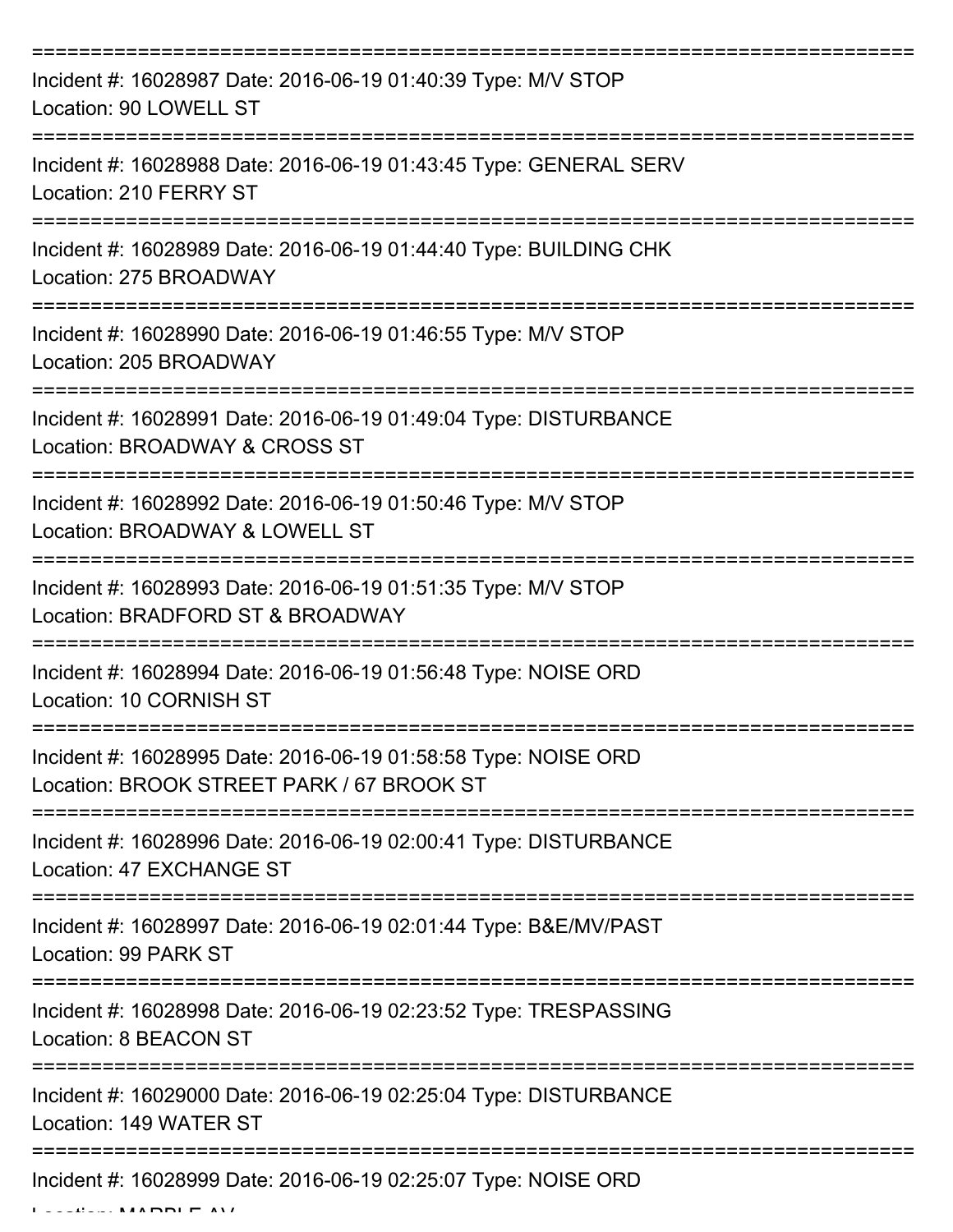| Incident #: 16029001 Date: 2016-06-19 02:32:32 Type: NOISE ORD<br>Location: 11 LAWRENCE ST #805                                        |
|----------------------------------------------------------------------------------------------------------------------------------------|
| Incident #: 16029002 Date: 2016-06-19 02:38:12 Type: M/V STOP<br>Location: ANDOVER ST AND PARKER ST                                    |
| Incident #: 16029003 Date: 2016-06-19 02:41:08 Type: NOISE ORD<br>Location: 10 CORNISH ST                                              |
| Incident #: 16029004 Date: 2016-06-19 02:41:42 Type: UNWANTEDGUEST<br>Location: LAWRENCE POLICE DEPARTMENT / 90 LOWELL ST              |
| Incident #: 16029005 Date: 2016-06-19 02:48:00 Type: DISORDERLY<br>Location: 381 CHESTNUT ST                                           |
| =================================<br>Incident #: 16029006 Date: 2016-06-19 02:50:55 Type: TOW OF M/V<br>Location: TRESPASS / 95 OAK ST |
| Incident #: 16029007 Date: 2016-06-19 02:53:49 Type: M/V STOP<br><b>Location: THORTON AV</b>                                           |
| Incident #: 16029008 Date: 2016-06-19 02:55:12 Type: MEDIC SUPPORT<br>Location: PARK ST & SPRUCE ST                                    |
| Incident #: 16029009 Date: 2016-06-19 02:57:44 Type: ALARM/BURG<br>Location: LAWRENCE HIGH / 233 HAVERHILL ST                          |
| Incident #: 16029010 Date: 2016-06-19 03:04:00 Type: M/V STOP<br><b>Location: FALLS BRIDGE</b>                                         |
| Incident #: 16029011 Date: 2016-06-19 03:05:35 Type: M/V STOP<br>Location: NORTH PARRISH AND OSGOOD ST                                 |
| Incident #: 16029012 Date: 2016-06-19 03:23:41 Type: DISTURBANCE<br>Location: 1 GENERAL ST                                             |
| Incident #: 16029013 Date: 2016-06-19 03:33:03 Type: NOISE ORD<br>Location: 11 LAWRENCE ST #805                                        |
| Incident #: 16029014 Date: 2016-06-19 03:33:47 Type: BUILDING CHK                                                                      |

Location: 342 DADK CT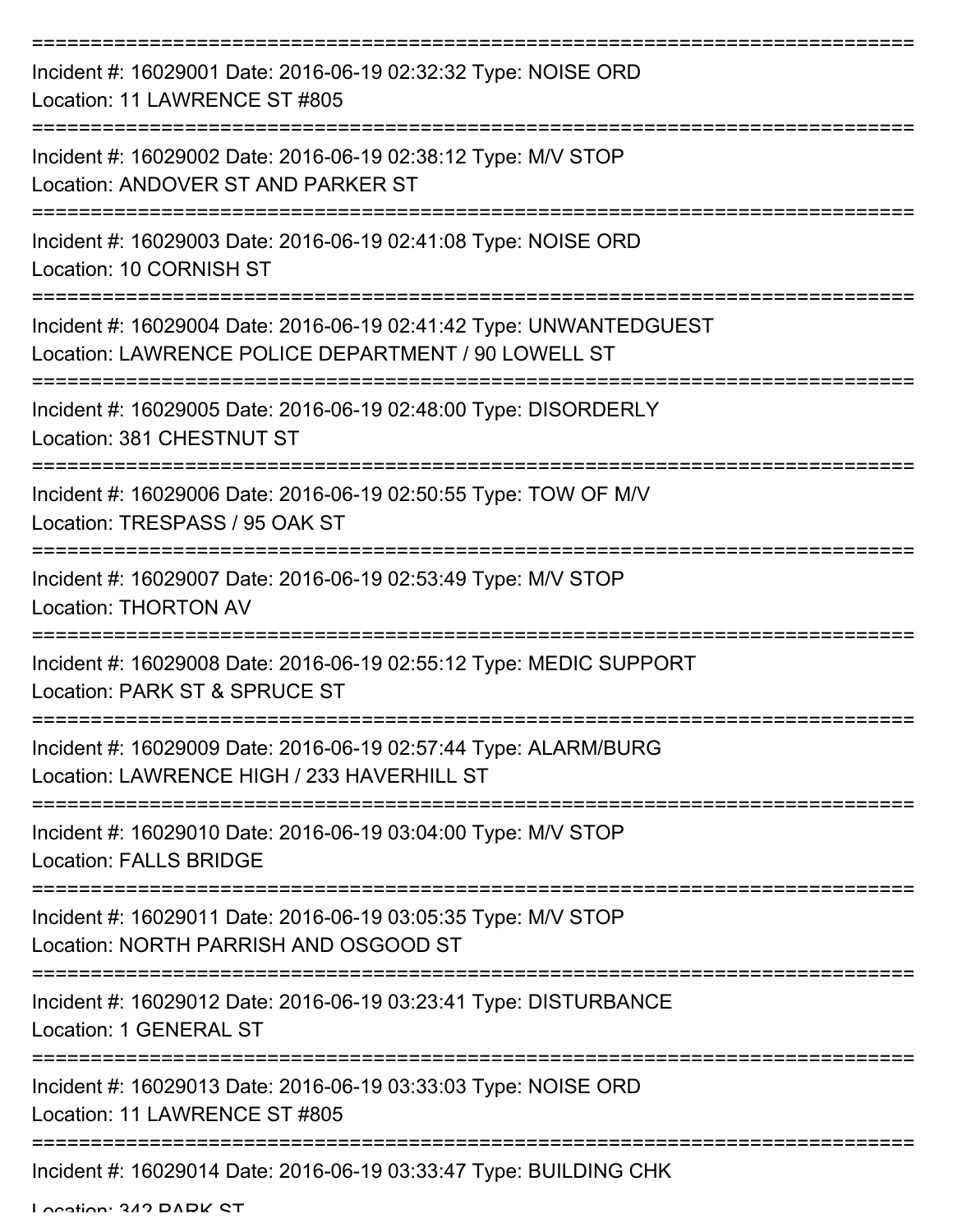| Incident #: 16029015 Date: 2016-06-19 03:51:16 Type: M/V STOP<br>Location: AMES ST & LOWELL ST                    |
|-------------------------------------------------------------------------------------------------------------------|
| Incident #: 16029016 Date: 2016-06-19 03:52:07 Type: BUILDING CHK<br>Location: 335 ESSEX ST                       |
| Incident #: 16029017 Date: 2016-06-19 03:52:50 Type: BUILDING CHK<br>Location: 105 MARGIN ST                      |
| Incident #: 16029018 Date: 2016-06-19 03:53:49 Type: M/V STOP<br>Location: 205 BROADWAY                           |
| Incident #: 16029019 Date: 2016-06-19 03:54:00 Type: BUILDING CHK<br>Location: TOWERHILL / 99 AMES ST             |
| Incident #: 16029020 Date: 2016-06-19 03:55:00 Type: M/V STOP<br>Location: FRANKLIN ST & METHUEN ST               |
| Incident #: 16029022 Date: 2016-06-19 03:58:08 Type: AUTO ACC/UNK PI<br>Location: AMES ST & ESSEX ST              |
| Incident #: 16029021 Date: 2016-06-19 03:58:26 Type: BUILDING CHK<br>Location: 279 BROADWAY                       |
| Incident #: 16029023 Date: 2016-06-19 04:03:27 Type: M/V STOP<br>Location: CANAL ST & UNION ST                    |
| Incident #: 16029024 Date: 2016-06-19 04:05:03 Type: AUTO ACC/UNK PI<br>Location: AMES ST & ESSEX ST              |
| Incident #: 16029025 Date: 2016-06-19 04:07:39 Type: MEDIC SUPPORT<br><b>Location: WARREN ST</b>                  |
| Incident #: 16029026 Date: 2016-06-19 04:08:03 Type: M/V STOP<br>Location: ESSEX ST & NEWBURY ST                  |
| Incident #: 16029027 Date: 2016-06-19 04:16:26 Type: BUILDING CHK<br>Location: MR TUX / 59 MERRIMACK ST           |
| Incident #: 16029028 Date: 2016-06-19 04:17:18 Type: MEDIC SUPPORT<br>Location: CUMBERLAND FARMS / 320 S BROADWAY |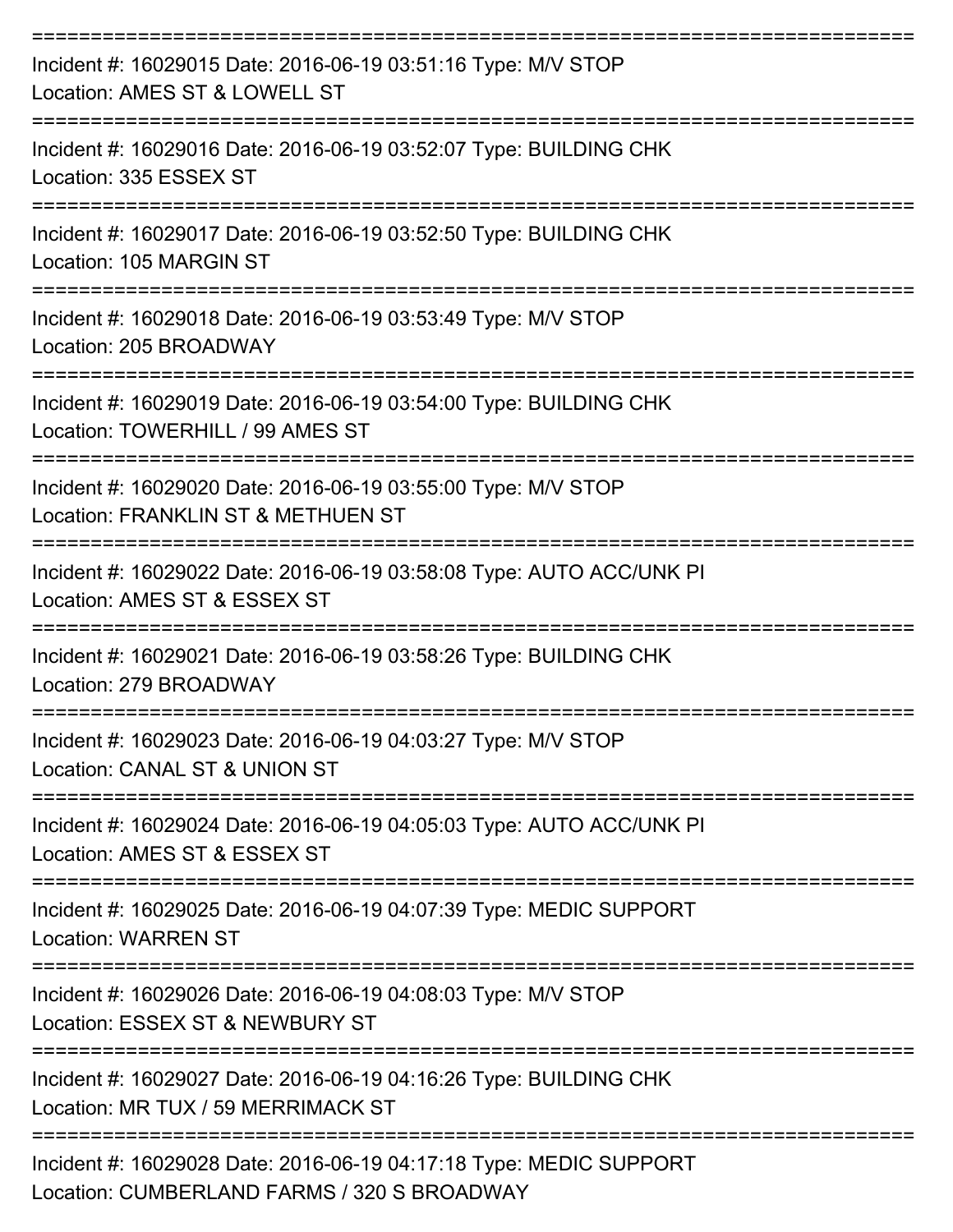| Incident #: 16029029 Date: 2016-06-19 04:24:18 Type: BUILDING CHK<br>Location: 440 RIVERSIDE DR                  |
|------------------------------------------------------------------------------------------------------------------|
| Incident #: 16029030 Date: 2016-06-19 04:32:43 Type: M/V STOP<br><b>Location: S UNION</b>                        |
| Incident #: 16029031 Date: 2016-06-19 04:42:31 Type: M/V STOP<br>Location: 101 AMESBURY ST                       |
| Incident #: 16029032 Date: 2016-06-19 04:42:59 Type: UNKNOWN PROB<br>Location: 248 BROADWAY                      |
| Incident #: 16029033 Date: 2016-06-19 05:06:12 Type: ALARM/BURG<br>Location: CHARLES KREITE / 60 ISLAND ST       |
| Incident #: 16029034 Date: 2016-06-19 06:08:02 Type: NOISE ORD<br>Location: 107 ARLINGTON ST                     |
| Incident #: 16029035 Date: 2016-06-19 06:25:16 Type: ALARM/BURG<br>Location: RAINBOW APPAREL / 67 WINTHROP AV #C |
| Incident #: 16029036 Date: 2016-06-19 06:39:46 Type: M/V STOP<br>Location: MT VERNON ST & S BROADWAY             |
| Incident #: 16029037 Date: 2016-06-19 06:41:31 Type: MAL DAMAGE<br>Location: 88 MARGIN ST                        |
| Incident #: 16029038 Date: 2016-06-19 06:44:20 Type: NOISE ORD<br>Location: ALDER ST & BASSWOOD ST               |
| Incident #: 16029039 Date: 2016-06-19 06:57:29 Type: NOISE ORD<br><b>Location: 11 LAWRENCE ST</b>                |
| Incident #: 16029040 Date: 2016-06-19 07:10:28 Type: AUTO ACC/PI<br>Location: 398 SALEM ST                       |
| Incident #: 16029041 Date: 2016-06-19 07:11:08 Type: M/V STOP<br><b>Location: 11 LAWRENCE ST</b>                 |
| Incident #: 16029042 Date: 2016-06-19 07:27:30 Type: PARK & WALK<br>Location: 0 BROADWAY                         |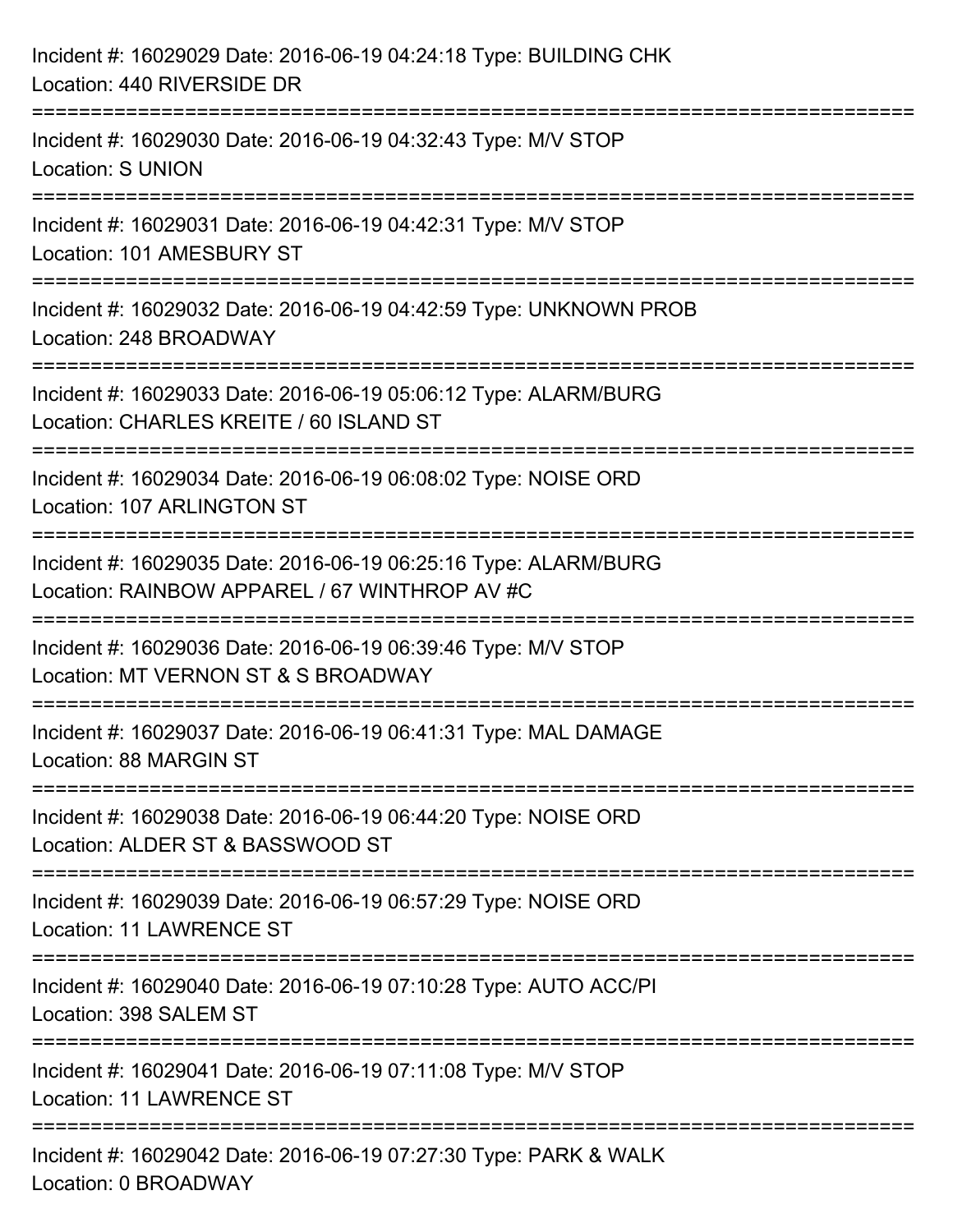| Incident #: 16029043 Date: 2016-06-19 08:09:43 Type: DISTURBANCE<br>Location: BROADWAY & WATER ST                                   |
|-------------------------------------------------------------------------------------------------------------------------------------|
| Incident #: 16029044 Date: 2016-06-19 08:43:59 Type: M/V STOP<br>Location: 53 BENNINGTON ST                                         |
| Incident #: 16029045 Date: 2016-06-19 08:58:40 Type: E911 HANGUP<br>Location: 22 EASTON ST                                          |
| Incident #: 16029046 Date: 2016-06-19 09:10:59 Type: 911 HANG UP<br>Location: 24 AVON ST                                            |
| Incident #: 16029047 Date: 2016-06-19 09:12:44 Type: STOL/MV/PAS<br>Location: 380 S UNION ST                                        |
| Incident #: 16029048 Date: 2016-06-19 09:34:29 Type: KEEP PEACE<br>Location: 73 BROOKFIELD ST                                       |
| Incident #: 16029049 Date: 2016-06-19 09:43:21 Type: M/V STOP<br>Location: CANAL ST & MILL ST                                       |
| Incident #: 16029050 Date: 2016-06-19 10:04:58 Type: MAN DOWN<br>Location: 29 ALDER ST                                              |
| Incident #: 16029051 Date: 2016-06-19 10:05:24 Type: RECOV/STOL/MV<br>Location: 135 HANCOCK ST                                      |
| Incident #: 16029052 Date: 2016-06-19 10:09:06 Type: WARRANT SERVE<br>Location: 163 ESSEX ST<br>----------------------------------- |
| Incident #: 16029053 Date: 2016-06-19 10:14:02 Type: M/V STOP<br>Location: COMMON ST & JACKSON ST                                   |
| Incident #: 16029054 Date: 2016-06-19 10:30:00 Type: NOTIFICATION<br>Location: 257 BROADWAY #6                                      |
| Incident #: 16029055 Date: 2016-06-19 10:53:03 Type: HIT & RUN M/V<br><b>Location: ALDER ST</b>                                     |
| Incident #: 16029056 Date: 2016-06-19 10:56:23 Type: NOISE ORD<br>Location: MARKET ST & PARKER ST                                   |

===========================================================================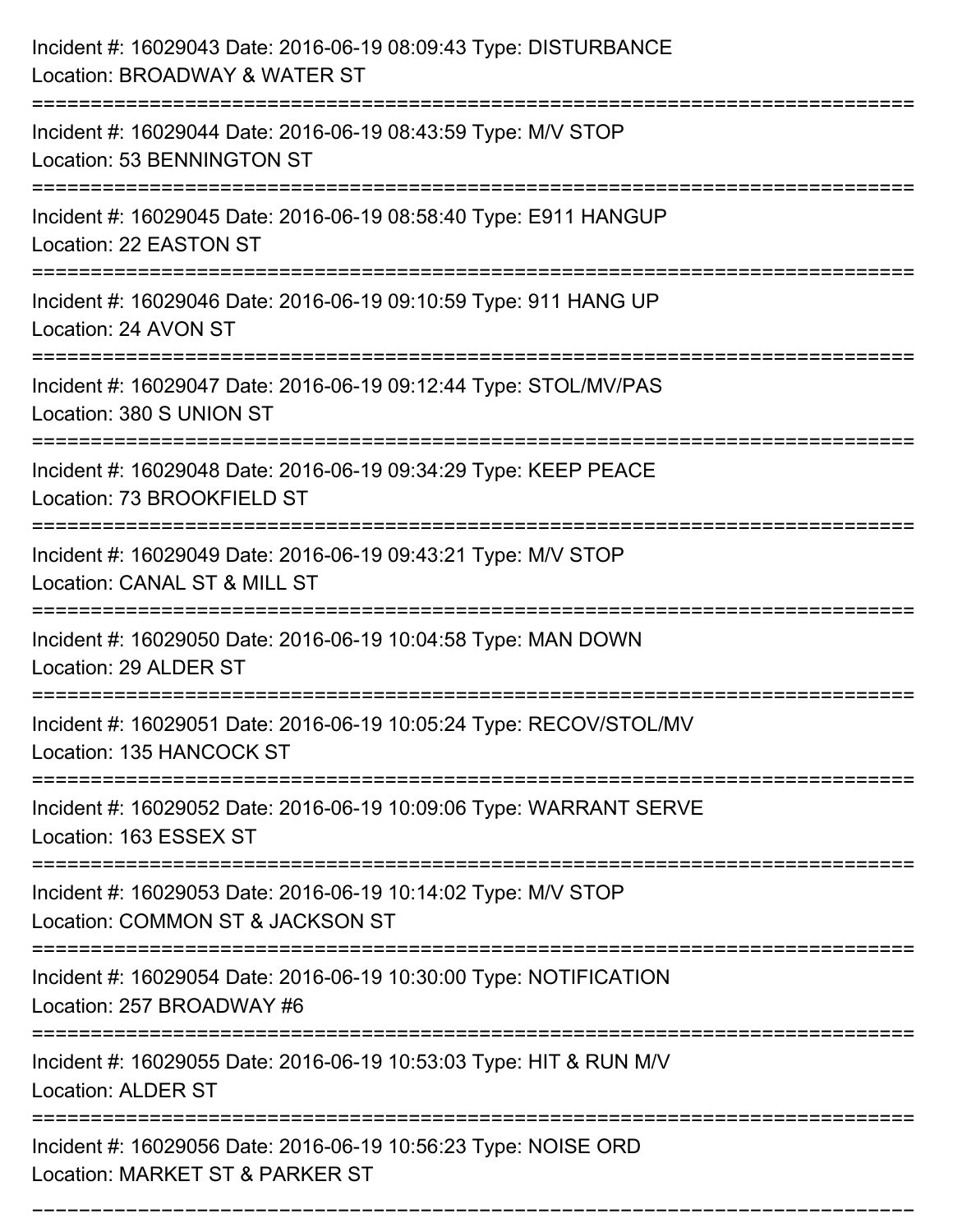| Incident #: 16029057 Date: 2016-06-19 11:04:37 Type: NOISE ORD<br>Location: MEINEKE / WINTHROP AV                                           |
|---------------------------------------------------------------------------------------------------------------------------------------------|
| Incident #: 16029059 Date: 2016-06-19 11:11:15 Type: ALARM/BURG<br>Location: LEBRON RESD / 439 RIVERSIDE DR #APT1                           |
| Incident #: 16029058 Date: 2016-06-19 11:11:20 Type: M/V STOP<br>Location: BRADFORD ST & BROADWAY                                           |
| Incident #: 16029060 Date: 2016-06-19 11:15:01 Type: ALARM/BURG<br>Location: CANELA RESD / 369 WATER ST                                     |
| Incident #: 16029061 Date: 2016-06-19 11:30:27 Type: M/V STOP<br>Location: HAVERHILL ST & WEST ST<br>====================================== |
| Incident #: 16029062 Date: 2016-06-19 11:39:26 Type: M/V STOP<br>Location: 499 ESSEX ST                                                     |
| Incident #: 16029063 Date: 2016-06-19 11:45:19 Type: 209A/VIOLATION<br>Location: 82 MARGIN ST                                               |
| Incident #: 16029064 Date: 2016-06-19 11:51:10 Type: WOMAN DOWN<br>Location: 32 LAWRENCE ST                                                 |
| Incident #: 16029065 Date: 2016-06-19 11:52:51 Type: KEEP PEACE<br>Location: 3A STEVENS ST                                                  |
| Incident #: 16029066 Date: 2016-06-19 12:01:37 Type: DEATH SUDDEN<br>Location: 49 PLEASANT ST                                               |
| Incident #: 16029067 Date: 2016-06-19 12:09:20 Type: HIT & RUN PRO<br>Location: FOSTER ST & SPRINGFIELD ST                                  |
| Incident #: 16029068 Date: 2016-06-19 12:32:23 Type: A&B PAST<br>Location: 33 WINTER ST                                                     |
| Incident #: 16029069 Date: 2016-06-19 12:38:05 Type: ALARM/BURG<br>Location: BETANCOURT RESD / 20 KNOX ST #APT16                            |
| Incident #: 16029070 Date: 2016-06-19 12:39:01 Type: DISTURBANCE<br>Location: BROADWAY & HAVERHILL ST                                       |
|                                                                                                                                             |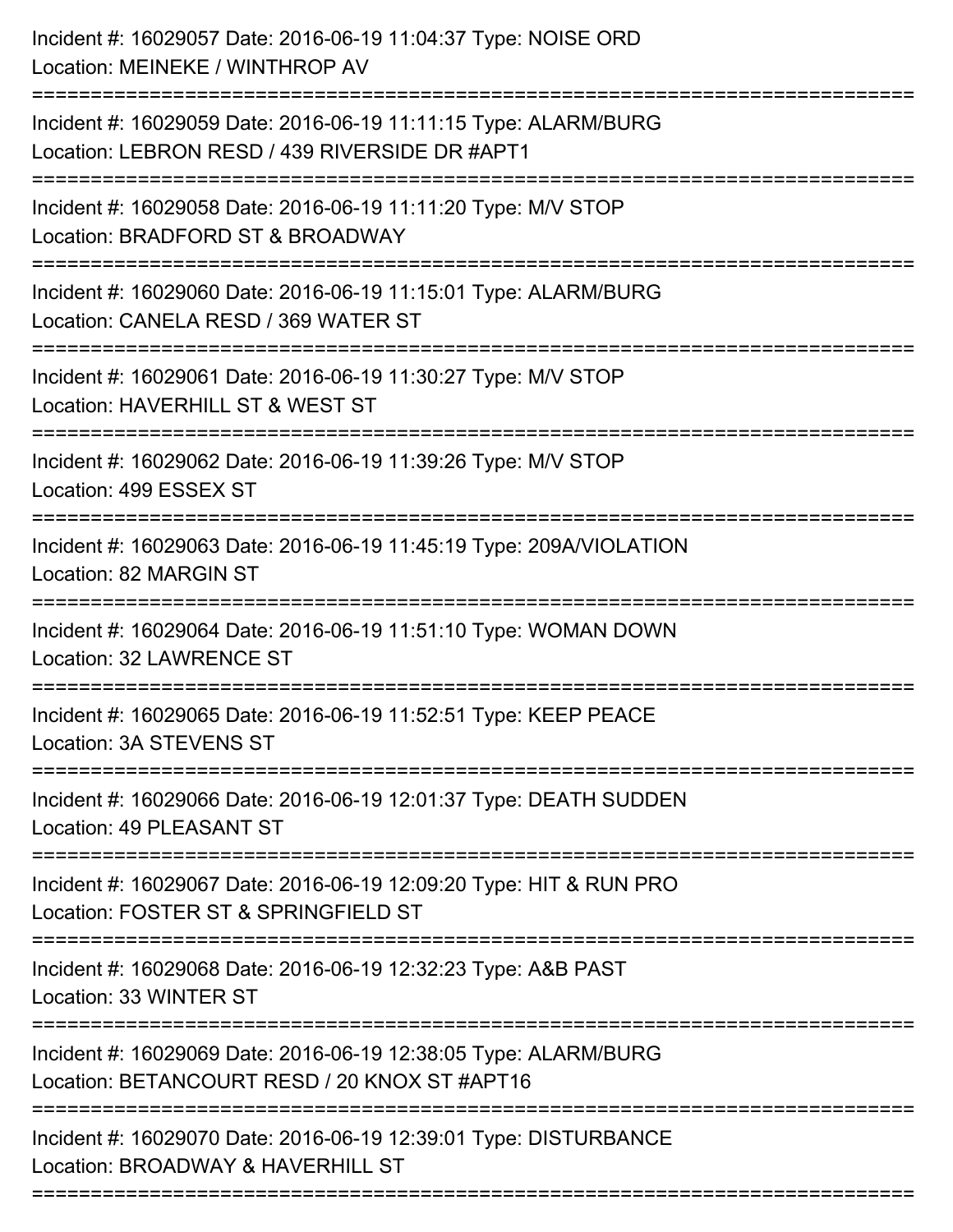Location: SOUTH COMMON / null

| Incident #: 16029072 Date: 2016-06-19 12:46:16 Type: LARCENY/PAST<br>Location: 64 HAVERHILL ST             |
|------------------------------------------------------------------------------------------------------------|
| Incident #: 16029073 Date: 2016-06-19 12:54:43 Type: ALARMS<br>Location: 22 KINGSTON ST                    |
| Incident #: 16029074 Date: 2016-06-19 12:55:49 Type: NOISE ORD<br>Location: ALDER ST & WILLOW ST           |
| Incident #: 16029075 Date: 2016-06-19 13:13:43 Type: MEDIC SUPPORT<br>Location: BRADFORD ST & FRANKLIN ST  |
| Incident #: 16029076 Date: 2016-06-19 13:35:57 Type: MV/BLOCKING<br>Location: 231 HAMPSHIRE ST             |
| Incident #: 16029077 Date: 2016-06-19 13:40:52 Type: DOMESTIC/PROG<br>Location: 81 BROOK ST                |
| Incident #: 16029078 Date: 2016-06-19 13:43:19 Type: MISSING PERS<br>Location: 369 BROADWAY                |
| Incident #: 16029079 Date: 2016-06-19 13:53:42 Type: MEDIC SUPPORT<br>Location: MCDONALDS / 599 ANDOVER ST |
| Incident #: 16029080 Date: 2016-06-19 13:55:44 Type: LIC PLATE STO<br>Location: 82 GREENWOOD ST            |
| Incident #: 16029082 Date: 2016-06-19 14:06:53 Type: MAN DOWN<br>Location: 270 CANAL ST                    |
| Incident #: 16029081 Date: 2016-06-19 14:07:06 Type: NOISE ORD<br>Location: 40 CRESCENT ST                 |
| Incident #: 16029083 Date: 2016-06-19 14:14:13 Type: NOISE ORD<br>Location: 10 MARIE LN                    |
| Incident #: 16029084 Date: 2016-06-19 14:40:52 Type: DISTURBANCE<br>Location: BRADFORD ST & BROADWAY       |
|                                                                                                            |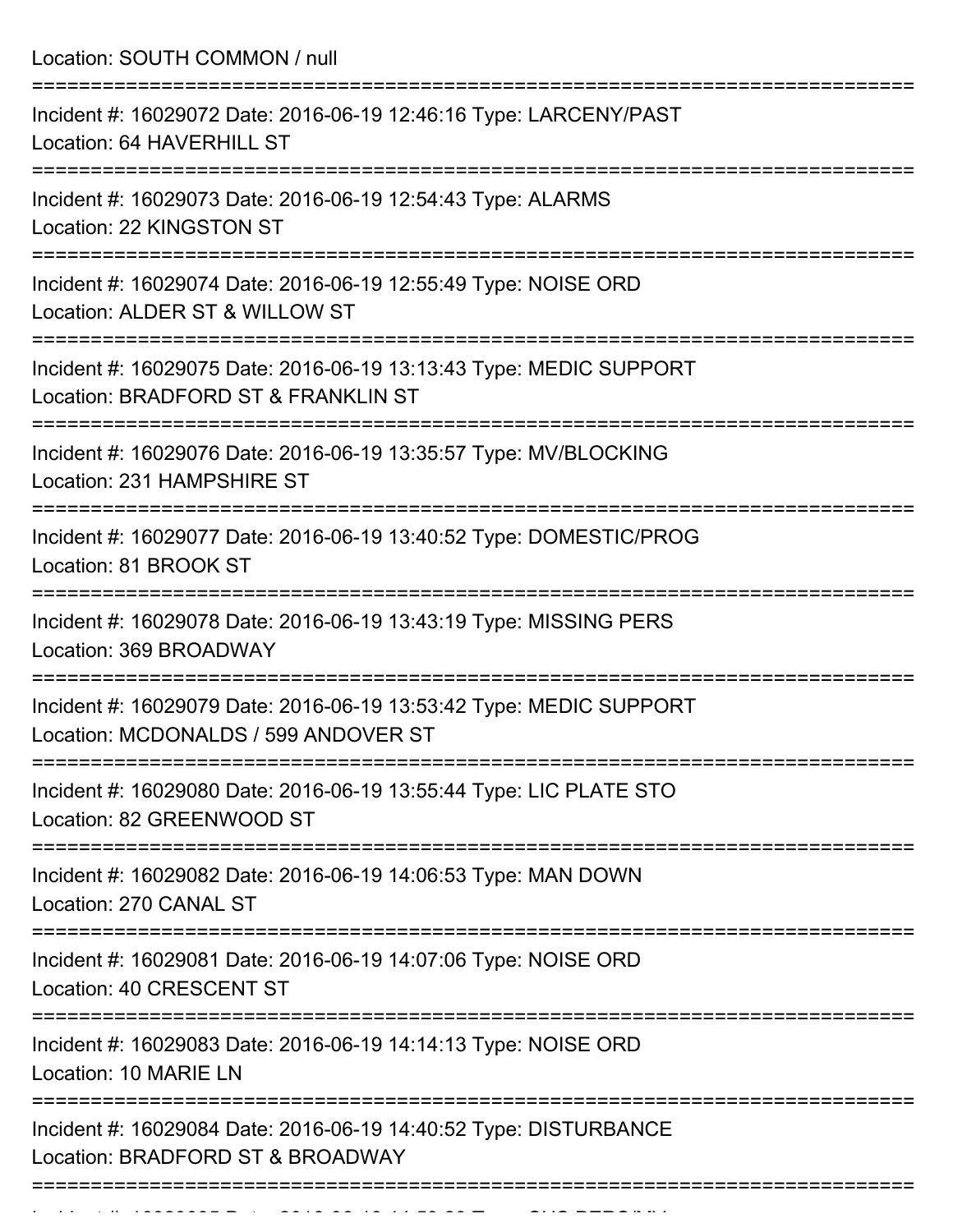Location: 42 JENNINGS ST

| Incident #: 16029086 Date: 2016-06-19 14:58:11 Type: MV/BLOCKING<br>Location: 21 WASHINGTON ST                     |
|--------------------------------------------------------------------------------------------------------------------|
| Incident #: 16029087 Date: 2016-06-19 15:02:42 Type: AUTO ACC/NO PI<br>Location: 81 CROSS ST                       |
| Incident #: 16029088 Date: 2016-06-19 15:02:59 Type: MAL DAMAGE<br>Location: 73 BROOKFIELD ST                      |
| Incident #: 16029090 Date: 2016-06-19 15:05:36 Type: HIT & RUN M/V<br>Location: PRONTO PIZZA / BROADWAY & CROSS ST |
| Incident #: 16029089 Date: 2016-06-19 15:07:05 Type: ROBBERY PROG<br>Location: S UNION ST MARKET / 280 S UNION ST  |
| Incident #: 16029091 Date: 2016-06-19 15:12:19 Type: ASSIST FIRE<br>Location: 120 ABBOTT ST                        |
| Incident #: 16029092 Date: 2016-06-19 15:12:44 Type: B&E/MV/PAST<br>Location: 28 BIRCH ST                          |
| Incident #: 16029093 Date: 2016-06-19 15:39:04 Type: M/V STOP<br>Location: ANDOVER ST & S UNION ST                 |
| Incident #: 16029094 Date: 2016-06-19 15:47:19 Type: UNATENEDCHILD<br>Location: 52 NEWBURY ST                      |
| Incident #: 16029095 Date: 2016-06-19 15:54:44 Type: NOISE ORD<br>Location: EVERETT ST & ROWE ST                   |
| Incident #: 16029096 Date: 2016-06-19 16:23:41 Type: NOISE ORD<br>Location: 10 MARIQUE DR                          |
| Incident #: 16029097 Date: 2016-06-19 16:24:38 Type: NOISE ORD<br>Location: 1 MILL ST                              |
| Incident #: 16029098 Date: 2016-06-19 16:24:58 Type: ALARM/BURG<br>Location: 369 WATER ST                          |
|                                                                                                                    |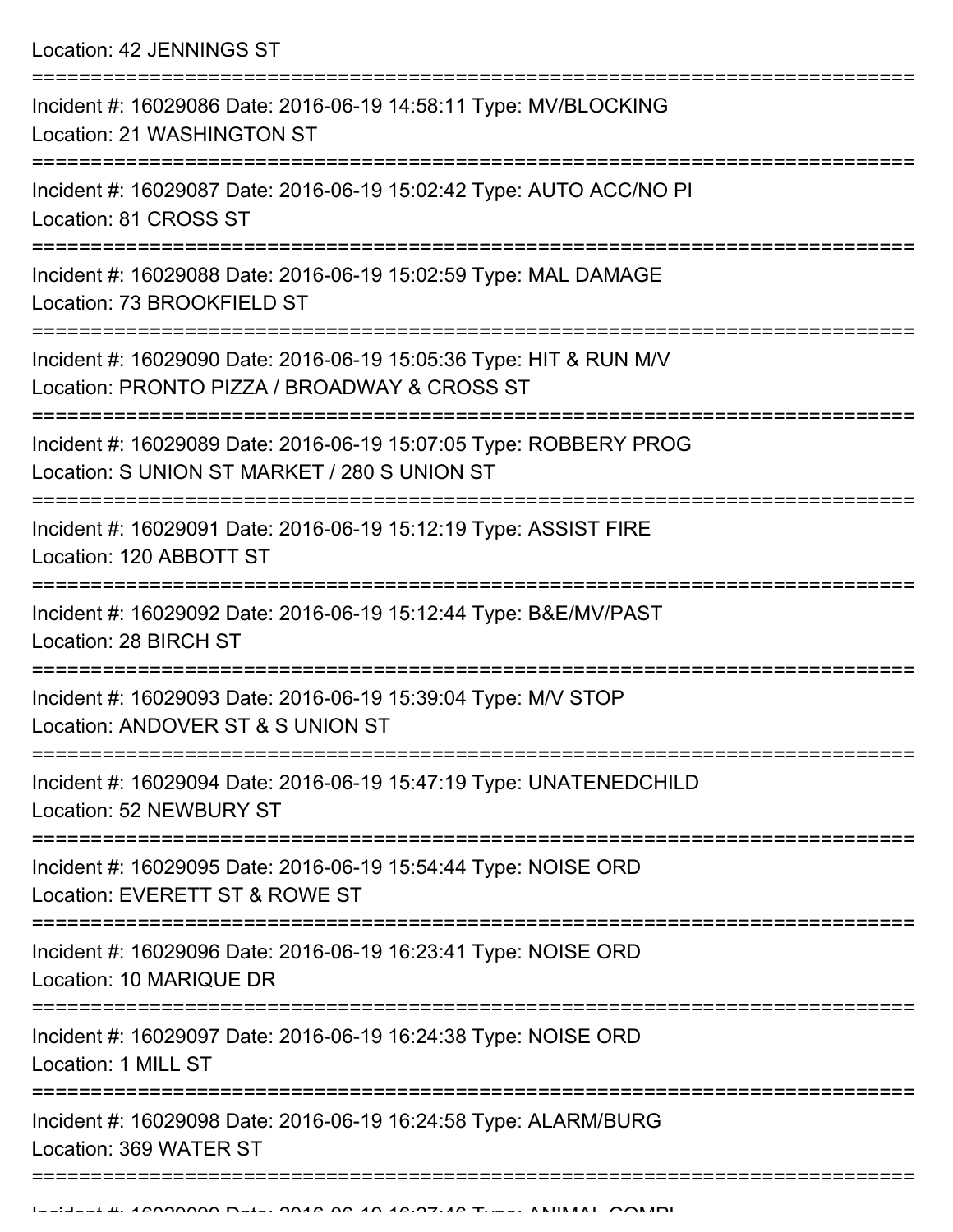Location: 220 MERRIMACK ST =========================================================================== Incident #: 16029100 Date: 2016-06-19 16:33:24 Type: NOISE ORD Location: 97 WESLEY ST =========================================================================== Incident #: 16029101 Date: 2016-06-19 16:35:29 Type: SUS PERS/MV Location: COMMONWEALTH DR & MARSTON ST =========================================================================== Incident #: 16029102 Date: 2016-06-19 16:54:09 Type: NOISE ORD Location: 99 WESLEY ST =========================================================================== Incident #: 16029103 Date: 2016-06-19 16:59:25 Type: NOISE ORD Location: ERVING AV & JACKSON ST =========================================================================== Incident #: 16029104 Date: 2016-06-19 17:12:05 Type: HIT & RUN M/V Location: WALK IN WALK IN / BROADWAY & CROSS ST =========================================================================== Incident #: 16029105 Date: 2016-06-19 17:17:15 Type: NOISE ORD Location: METHUEN ST & UNION ST =========================================================================== Incident #: 16029106 Date: 2016-06-19 17:18:44 Type: M/V STOP Location: FRANKLIN ST & LOWELL ST =========================================================================== Incident #: 16029107 Date: 2016-06-19 17:24:16 Type: CK WELL BEING Location: 367 BROADWAY =========================================================================== Incident #: 16029108 Date: 2016-06-19 17:32:10 Type: NOISE ORD Location: MARIBU RESTURANT / 22 UNION ST =========================================================================== Incident #: 16029109 Date: 2016-06-19 17:43:38 Type: A&B PAST Location: 238 BROADWAY #11 FL 1 =========================================================================== Incident #: 16029110 Date: 2016-06-19 17:44:26 Type: NOTIFICATION Location: 188 HOWARD ST =========================================================================== Incident #: 16029111 Date: 2016-06-19 17:46:19 Type: NOISE ORD Location: 97 WESLEY ST =========================================================================== Incident #: 16029112 Date: 2016-06-19 17:57:24 Type: NOISE ORD Location: EVERETT ST & SANBORN ST ===========================================================================

Incident #: 16029113 Date: 2016-06-19 18:06:04 Type: NOISE ORD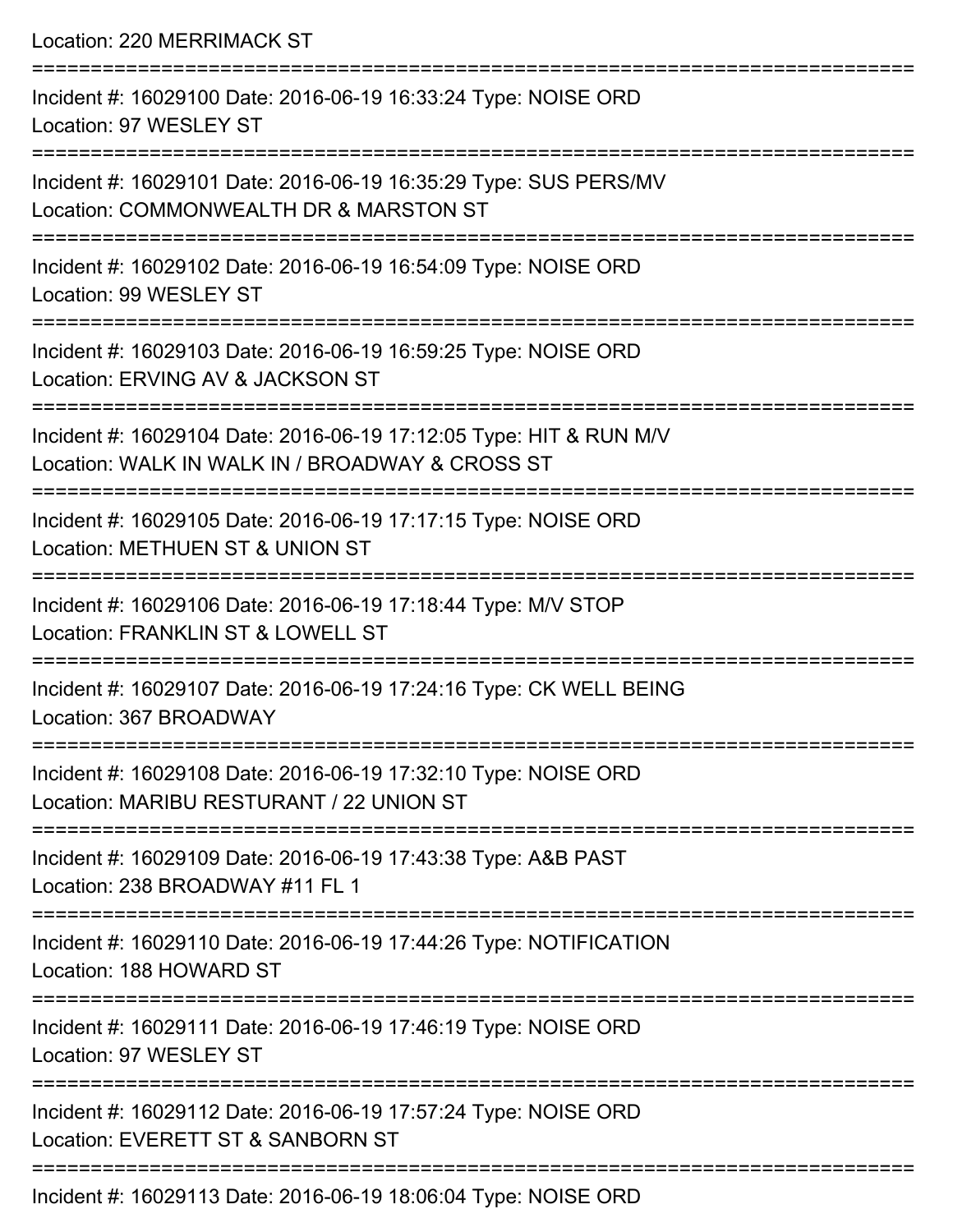| Incident #: 16029114 Date: 2016-06-19 18:17:33 Type: AUTO ACC/NO PI<br>Location: 71 E HAVERHILL ST        |
|-----------------------------------------------------------------------------------------------------------|
| Incident #: 16029115 Date: 2016-06-19 18:30:50 Type: NOISE ORD<br>Location: 178 LAWRENCE ST               |
| Incident #: 16029116 Date: 2016-06-19 18:32:18 Type: INVEST CONT<br>Location: 64 HAVERHILL ST             |
| Incident #: 16029117 Date: 2016-06-19 18:33:40 Type: SHOPLIFTING<br>Location: CVS PHARMACY / 266 BROADWAY |
| Incident #: 16029118 Date: 2016-06-19 18:35:02 Type: SUS PERS/MV<br>Location: ELM ST & HAMPSHIRE ST       |
| Incident #: 16029119 Date: 2016-06-19 18:36:11 Type: DISABLED MV<br>Location: 495N & LOWER DECK           |
| Incident #: 16029120 Date: 2016-06-19 18:44:05 Type: NOISE ORD<br>Location: 19 BROMFIELD ST               |
| Incident #: 16029121 Date: 2016-06-19 18:53:45 Type: B&E/PAST<br>Location: 362 ESSEX ST #203              |
| Incident #: 16029122 Date: 2016-06-19 18:54:32 Type: M/V STOP<br>Location: LEBANON ST & WHITE ST          |
| Incident #: 16029123 Date: 2016-06-19 18:55:42 Type: INVEST CONT<br>Location: 13 BOXFORD ST               |
| Incident #: 16029124 Date: 2016-06-19 19:00:28 Type: ASSSIT OTHER PD<br>Location: BROADWAY & METHUEN ST   |
| Incident #: 16029126 Date: 2016-06-19 19:19:08 Type: LARCENY/PAST<br>Location: 9 BROADWAY                 |
| Incident #: 16029125 Date: 2016-06-19 19:19:43 Type: M/V STOP<br>Location: AMESBURY ST & COMMON ST        |
| Incident #: 16029127 Date: 2016-06-19 19:23:55 Type: NOISE ORD                                            |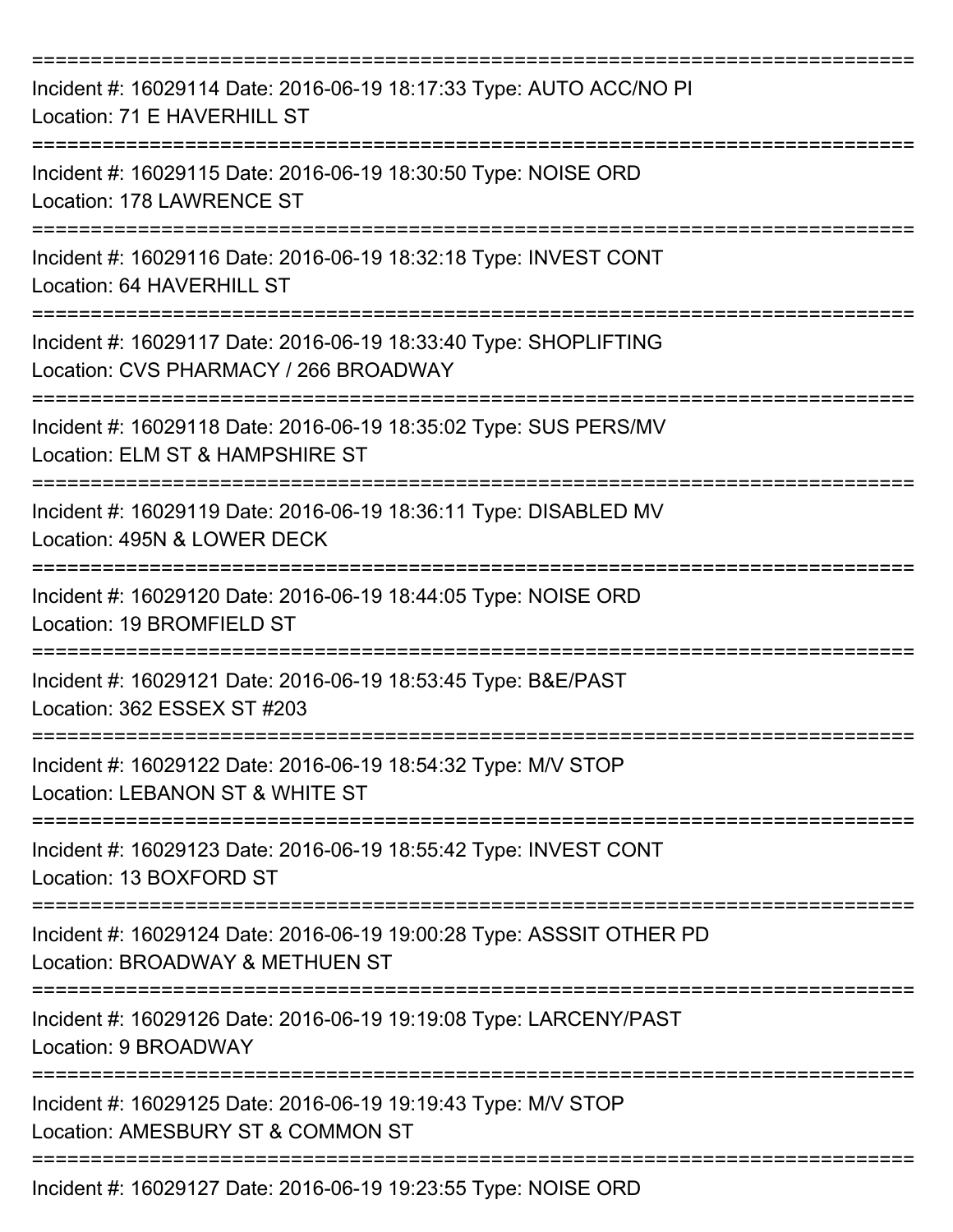| Incident #: 16029128 Date: 2016-06-19 19:28:28 Type: NOISE ORD<br>Location: 75 MANCHESTER ST                                       |
|------------------------------------------------------------------------------------------------------------------------------------|
| Incident #: 16029129 Date: 2016-06-19 19:35:02 Type: NOISE ORD<br>Location: EVERETT ST & ROWE ST                                   |
| Incident #: 16029130 Date: 2016-06-19 19:37:03 Type: B&E/PAST<br>Location: 9 INMAN ST FL 1                                         |
| Incident #: 16029131 Date: 2016-06-19 19:41:02 Type: FIGHT<br>Location: FARRAH FUNERAL HOME / 170 LAWRENCE ST                      |
| Incident #: 16029132 Date: 2016-06-19 19:41:21 Type: FIGHT<br>Location: FARRAH FUNERAL HOME / 170 LAWRENCE ST<br>================= |
| Incident #: 16029133 Date: 2016-06-19 19:42:05 Type: NOISE ORD<br>Location: 2 MORAN CT                                             |
| Incident #: 16029134 Date: 2016-06-19 19:43:13 Type: WOMAN DOWN<br>Location: 44 MELVIN ST                                          |
| Incident #: 16029135 Date: 2016-06-19 19:55:17 Type: ASSSIT OTHER PD<br>Location: ALLEN ST & GENERAL ST                            |
| Incident #: 16029136 Date: 2016-06-19 19:57:17 Type: MISSING PERS<br>Location: 75 CAMELLA TEOLI WY                                 |
| Incident #: 16029137 Date: 2016-06-19 19:58:27 Type: THREATS<br>Location: PEMBERTON PARK / null                                    |
| Incident #: 16029138 Date: 2016-06-19 20:11:42 Type: GUN CALL<br>Location: 28 MANCHESTER ST                                        |
| Incident #: 16029139 Date: 2016-06-19 20:17:12 Type: NOISE ORD<br>Location: 15 HANCOCK ST                                          |
| Incident #: 16029140 Date: 2016-06-19 20:27:03 Type: MISSING PERS<br>Location: 73 HAWLEY ST                                        |
| Incident #: 16029141 Date: 2016-06-19 20:33:51 Type: AUTO ACC/NO PI<br>$11111$ $P$ $P$ $11111$ $P$ $T$ $R$ $I1111$ $R11$ $R1$      |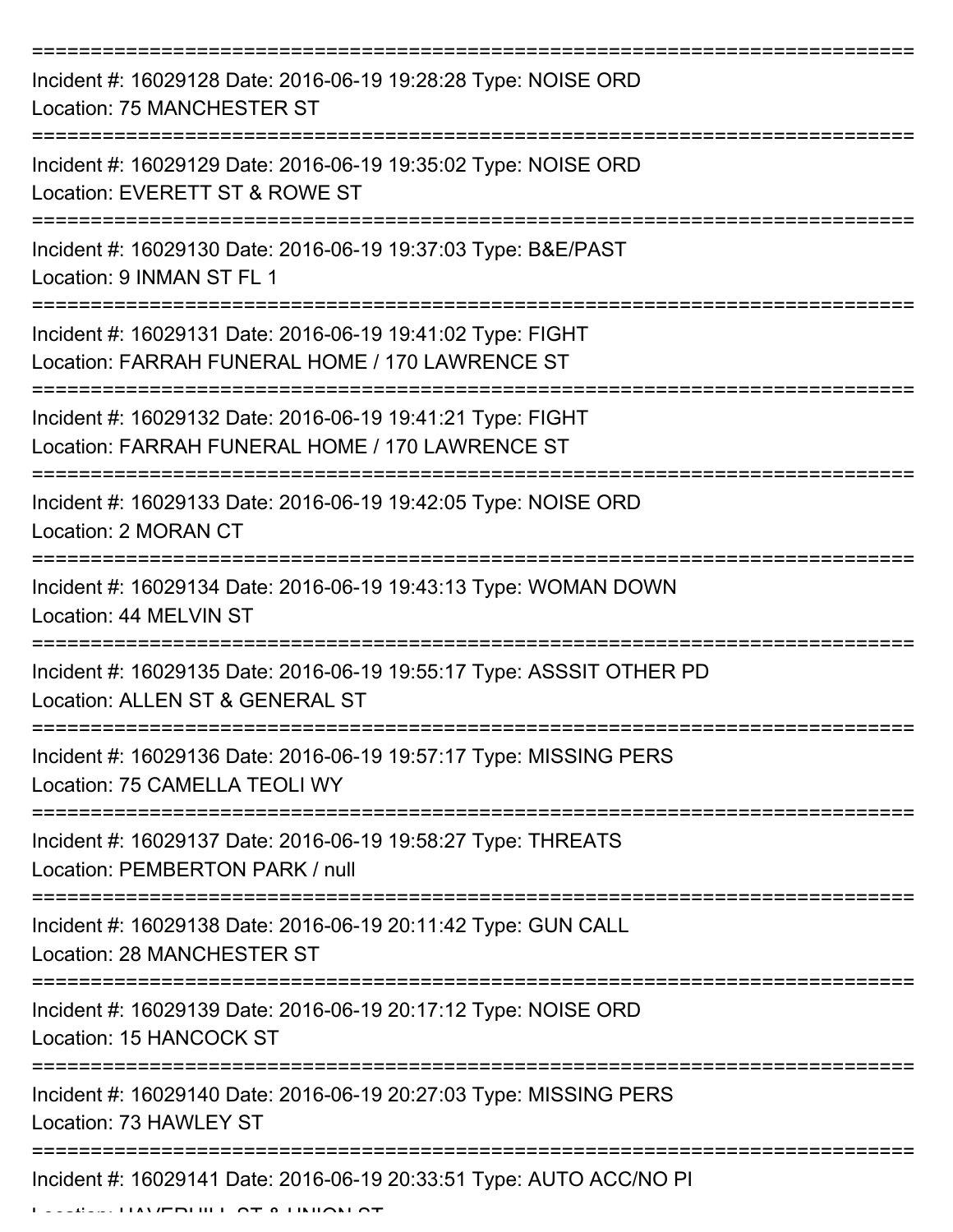| Incident #: 16029142 Date: 2016-06-19 20:39:43 Type: DISORDERLY<br>Location: 12 PLEASANT ST                 |
|-------------------------------------------------------------------------------------------------------------|
| Incident #: 16029143 Date: 2016-06-19 20:40:14 Type: MAN DOWN<br>Location: TERRA LUNA CAFE / 225 ESSEX ST   |
| Incident #: 16029144 Date: 2016-06-19 20:47:46 Type: NOISE ORD<br>Location: 64 FLORAL ST                    |
| Incident #: 16029145 Date: 2016-06-19 20:54:06 Type: ROBBERY PROG<br>Location: 280 BROADWAY                 |
| Incident #: 16029146 Date: 2016-06-19 21:18:44 Type: NOISE ORD<br>Location: 15 SWAN ST                      |
| Incident #: 16029147 Date: 2016-06-19 21:19:59 Type: NOISE ORD<br>Location: 488 HOWARD ST                   |
| Incident #: 16029148 Date: 2016-06-19 21:26:21 Type: NOISE ORD<br>Location: FOSTER ST & SALEM ST            |
| Incident #: 16029149 Date: 2016-06-19 21:26:59 Type: DISTURBANCE<br>Location: PHILLIPS ST & WINTHROP AV     |
| Incident #: 16029150 Date: 2016-06-19 21:31:12 Type: NOISE ORD<br>Location: 18 PLEASANT ST                  |
| ===============<br>Incident #: 16029151 Date: 2016-06-19 21:35:09 Type: NOISE ORD<br>Location: 97 WESLEY ST |
| Incident #: 16029152 Date: 2016-06-19 21:41:43 Type: MAN DOWN<br>Location: 1 PARKER ST                      |
| Incident #: 16029153 Date: 2016-06-19 21:42:57 Type: NOISE ORD<br>Location: 83 MARGIN ST                    |
| Incident #: 16029154 Date: 2016-06-19 21:47:26 Type: DOMESTIC/PROG<br>Location: 67 MAY ST FL 1              |
| Incident #: 16029155 Date: 2016-06-19 21:52:29 Type: NOISE ORD                                              |

Location: 88 MANICHESTED ST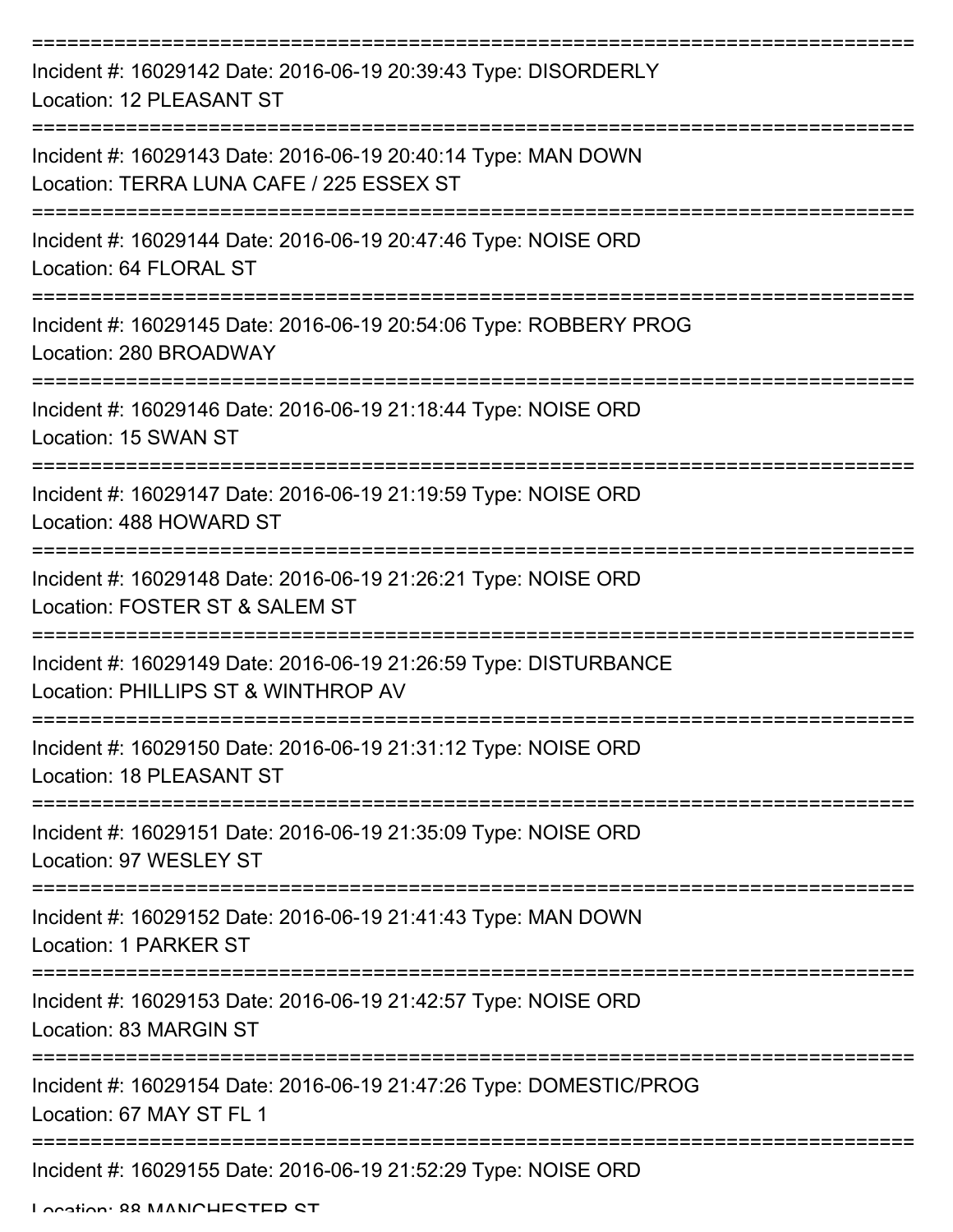| Incident #: 16029156 Date: 2016-06-19 21:52:43 Type: NOISE ORD<br>Location: 12 ADAMS ST                                          |
|----------------------------------------------------------------------------------------------------------------------------------|
| Incident #: 16029157 Date: 2016-06-19 22:08:44 Type: AUTO ACC/PI<br>Location: POLLO TIPICO / 190 LAWRENCE ST                     |
| Incident #: 16029158 Date: 2016-06-19 22:09:29 Type: SHOTS FIRED<br>Location: FOSTER ST & SPRINGFIELD ST                         |
| Incident #: 16029159 Date: 2016-06-19 22:18:56 Type: ALARM/BURG<br>Location: EL MELLO MARKET / 187 LAWRENCE ST                   |
| Incident #: 16029160 Date: 2016-06-19 22:23:04 Type: DISORDERLY<br>Location: 133 ESSEX ST                                        |
| Incident #: 16029161 Date: 2016-06-19 22:30:32 Type: NOISE ORD<br>Location: 51 WILLIAMS ST                                       |
| Incident #: 16029162 Date: 2016-06-19 22:36:49 Type: DOMESTIC/PROG<br>Location: 270 CANAL ST #414                                |
| Incident #: 16029163 Date: 2016-06-19 22:38:12 Type: DOMESTIC/PROG<br>Location: 146 BAILEY ST FL 2                               |
| Incident #: 16029164 Date: 2016-06-19 22:46:42 Type: DRUG VIO<br>Location: 22 BODWELL ST FL 1ST                                  |
| Incident #: 16029165 Date: 2016-06-19 22:53:23 Type: ANIMAL COMPL<br>Location: 1 GENERAL ST                                      |
| Incident #: 16029166 Date: 2016-06-19 22:53:36 Type: CK WELL BEING<br>Location: MARY IMMACULATE / 191 MAPLE ST #5K FL MI         |
| Incident #: 16029167 Date: 2016-06-19 22:56:36 Type: NOISE ORD<br><b>Location: ALLEN ST</b>                                      |
| Incident #: 16029168 Date: 2016-06-19 23:00:17 Type: DOMESTIC/PROG<br>Location: GREATER LAWRENCE FAM.HLTH.CTR. / 34 HAVERHILL ST |
| Incident #: 16029170 Date: 2016-06-19 23:02:50 Type: FIGHT                                                                       |

Location: 45 SUMMER ST